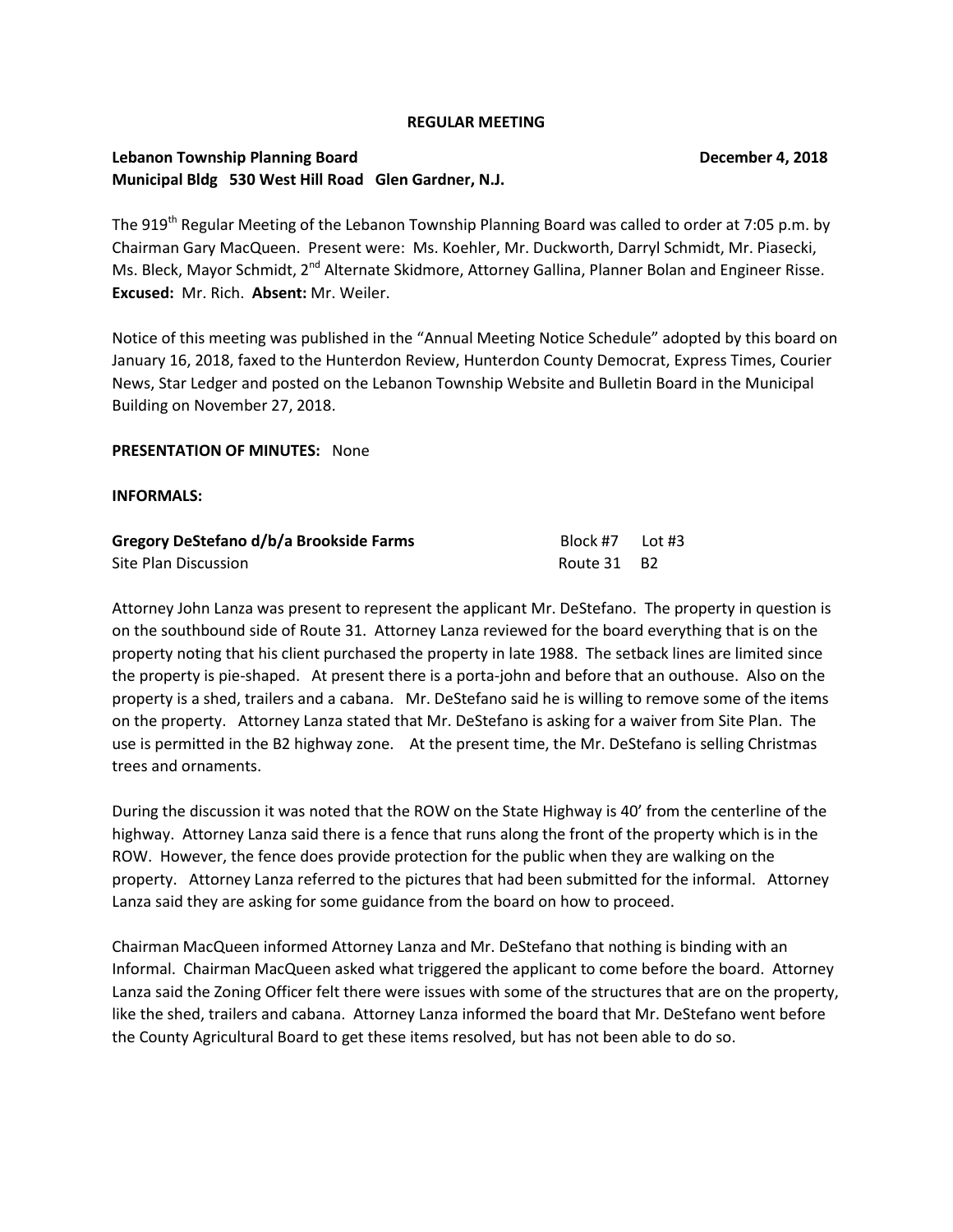## **Lebanon Township Planning Board December 4, 2018 Page 2**

At this time, Chairman MacQueen asked if the board had any questions of the applicant or his Attorney. Mr. Skidmore asked what triggered the Zoning Officer approaching the applicant. Mr. DeStefano said the Zoning Officer started with some of the other property owners with business until he got to him with the Antique Shop on the other side of the Highway being the first one and the another business owner who was holding garage sales on the weekends. Mr. Skidmore asked about the County Agricultural Board and their findings. Mr. DeStefano said at his property where he grows his produce is located in another municipality and is not connected to the farm side. Darryl Schmidt asked when the billboards were put in. Mr. DeStefano said those billboards have been there since the 1950's. The problem isn't with the billboard signs but the signs that the applicant has for his advertising. Mr. Duckworth noted that this is a challenging property because of the way the property is situated. Mr. Duckworth asked about the setbacks in the B2 zone. Mr. Duckworth referred to the State ROW. Attorney Lanza said it is a 40' ROW from the centerline of the road. Mr. Duckworth asked Mr. DeStefano what all has he put on the property since he purchased it. Mr. DeStefano listed all the items, the shed, the cabana's, trailers and the porta-john. Ms. Bleck asked Mr. DeStefano what the months of operation consisted of. Mr. DeStefano said depending on the weather, if Easter is in March then it would be March to December, otherwise April to December.

At the conclusion of the board's discussion, Chairman MacQueen said we would like to keep the business in the Township, but that the property needs to be cleaned up and follow our rules. Chairman MacQueen suggested that the applicant file a Site Plan and can ask for waivers. Mr. DeStefano stated that he would tear down the old building and put up a new one if he has to do a Site Plan. Chairman MacQueen said that would make things a lot more complicated and didn't recommend it.

We understand with the lot being non-conforming, there are other parts of the Route 31 corridor that has similar situations. Chairman MacQueen said it would be in the applicant's best interest, so there are no problems in the future. Attorney Gallina said they can ask for waivers that are reasonable. Chairman MacQueen stated that by showing where you want to have everything, it will make everything a lot better. The applicant thanked the board for their input and suggestions.

| <b>Hunterdon County Educational Services Commission</b> | Block #16    Lots #20.01 & #16        |  |
|---------------------------------------------------------|---------------------------------------|--|
| 43 Hoffmans Crossing Road                               | Hoffmans Crossing RC 7 <sup>1/2</sup> |  |

Attorney Carl Kemm was present to represent the applicant Hunterdon County Educational Services Commission. Also present was Architect Mr. Anthony Lauro and School Administrator Chris Styman. Attorney Kemm said the Commission purchased the property back in April of 2016. The use in the barn has not changed since they came before the board back in October of 2015. At that time, the Barn was approved for Administrative offices. The ESC now plans to use the second floor for classrooms. The plans show the layout for classrooms along with offices. Attorney Kemm said the permits have already be submitted, the Zoning Officer before signing off wanted ESC to come before the board with their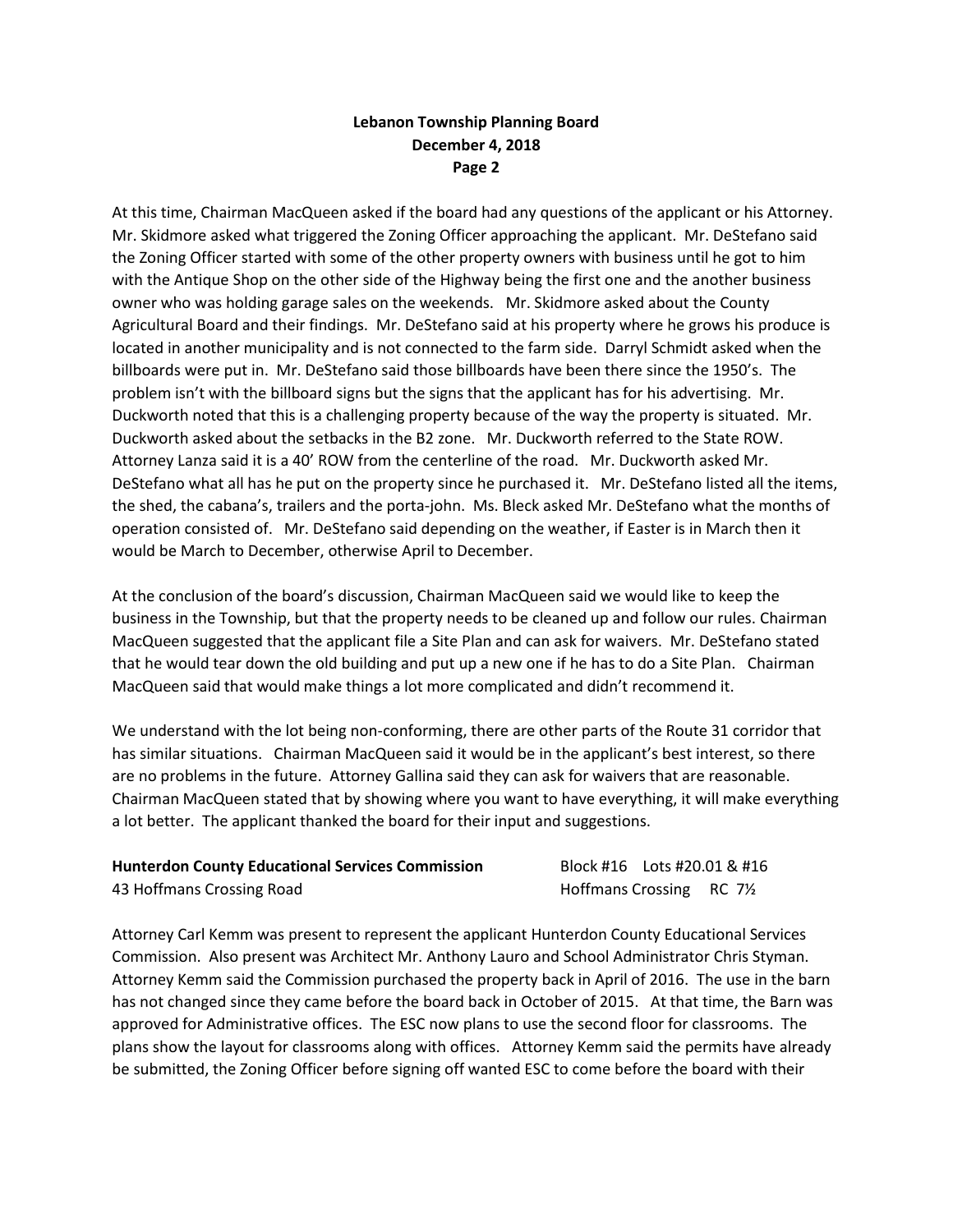## **Lebanon Township Planning Board December 4, 2018 Page 3**

proposal. Attorney Kemm informed the board that ESC is also acquiring the property located at 43 Hoffmans Crossing Road consisting of 6 acres and wishes to have that approved for classroom use, outdoor recreational use and other related uses. At this time, Chairman MacQueen asked if the board had any questions of the applicant. Mr. Duckworth asked about traffic to the location with the increase in classrooms and asked if there were any concerns. Attorney Kemm introduced Ms. Chris Styman, Administrative Secretary to the ESC Board. Ms. Styman stated that children come from multiple school districts in Hunterdon County and surrounding districts and it is a shared program. They have one morning class and one afternoon class. They have a total of 15 students in the morning. They have a large parking lot up front for the teachers and the staff park. They plan on having parking around the back of the Barn for nursing staff and visitors. Mayor Schmidt asked if this is a state owned property. Attorney Kemm said it is owned by Educational Services Commission which falls under Title 19 which is the same as your Board of Education. Ms. Styman said there are 10 Educational Services Commissions thru out the State of New Jersey and they are identified by the County in which they reside. They are governed under the Department of Education and we provide that shared services. Mayor Schmidt asked which construction official will oversee the work. Attorney Kemm said our local construction department. Mr. Skidmore asked since this is a wooden structure what will be stored on the bottom floor. Ms. Styman said there are 6 garage bays to be used for storage. Ms. Styman said the building will be ADA compliant.

Chairman MacQueen asked if it would be alright to have our Engineer review plans. Attorney Kemm said yes. Darryl Schmidt asked if someone actually looks at the structure to make sure it is structurally sound since it is an old barn. Attorney Kemm said they will have a structural engineer come out and check the building before any work starts. Chairman MacQueen asked about the fire tank and if it has been installed. Engineer Risse said in looking over the minutes and plans, the fire tank has been installed. Chairman MacQueen asked the board if they are satisfied with what has been presented this evening or would the board want them to come back. The response from the board was that they were satisfied with everything that was presented and with Engineer Risse reviewing the building plans. The Commission thanked the board for their helpful input and suggestions.

Attorney Kemm asked to address one last item. The HCESC is acquiring the property located at 104-105 Lockheed Road consisting of approximately 22.07 acres and would like to have that property approved for educational uses, including storage of equipment, vehicles and repurpose the existing tower for educational uses. Chairman MacQueen referenced the following items: egress/ingress, water runoff, parking & the tower. Ms. Koehler asked if they see any remediation that needed to be done. Attorney Kemm also mentioned the helipad. It was noted that the cell tower has not been in use for many years.

Mr. Skidmore asked if the school would make the helipad available to our emergency services and would be good for night use. Attorney Kemm said there are lights on the helipad. Mayor Schmidt asked about the possibility of a school bus depot. Ms. Styman said not at this time but if anything changes they will come back to the board to discuss it. Attorney Kemm said they are willing to work with Fire &